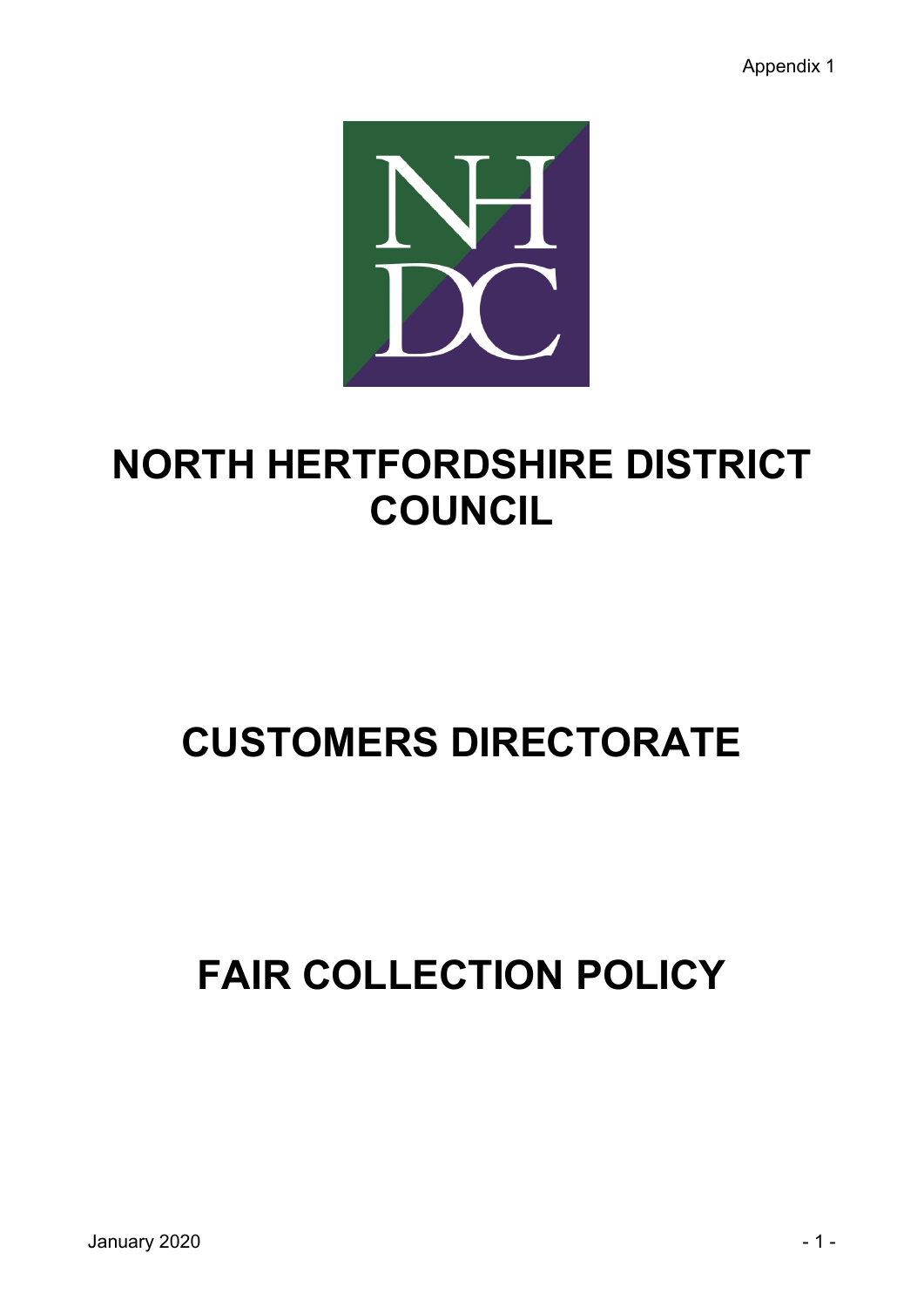# **CONTENTS**

# **Section**

- **Introduction**
- **Preliminaries**
- **Enforcement Options**
- **Application of Enforcement Options**
- **Practical Application & Vulnerability**
- **Discretionary Council Tax Payments**
- **Collection Viability**
- **Training**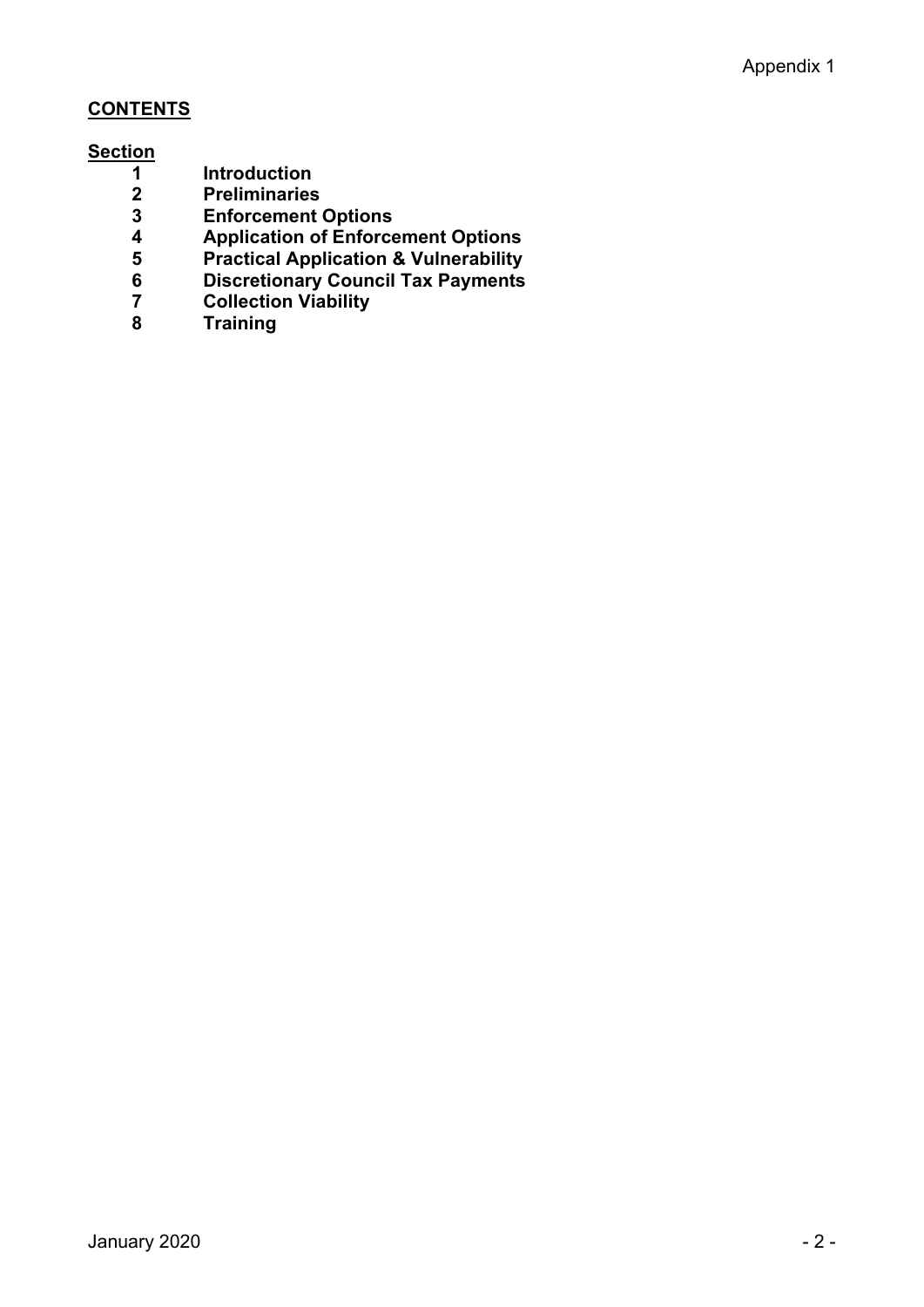# **Fair Collection Policy**

# **KEY MESSAGES**

- We will work with our customers to arrange an in-house payment arrangement where possible. This will be the Council's preferred option in all cases
- When we identify vulnerable customers we will change our collection approach appropriately
- We will ensure that staff are appropriately trained to recognise vulnerability

# **1. Introduction**

- 1.1 This policy covers the Council's responsibility to collect amounts owed to it. These are primarily Council Tax, Business Rates, Business Improvement Districts (BIDS), Housing Benefit Overpayments, Car Parking Penalty Charge Notices and all Sundry Debts.
- 1.2 These are significant amounts of money. In 2019/2020 the Council is expected to collect around £89M in Council Tax, £38M in Business Rates and over £0.5M in BID Levy. Added to this, the Council raises around £8M per annum in Sales Ledger invoices and can expect to issue over £0.5M per annum in respect of Penalty Charge Notices. Housing Benefit Overpayments can account for up to an additional £0.7M or more to be collected each year.
- 1.3 The vast majority of this money is collected on time in accordance with the payment arrangements and there is no further action that is required by the Council.
- 1.4 Unfortunately, there are some requests for payment that are not made on time for various reasons from financial hardship to on rare occasions, willful refusal to pay. The Council has a responsibility to take whatever action is required under the various pieces of legislation to recover any outstanding amounts.
- 1.5 In doing so, the Council has to balance the need to be as helpful as possible to those who are vulnerable or experiencing financial hardship with the need to safeguard the interests of those who do pay on time. This is because any shortfall in money collected for whatever service will either result in those that do pay having to pay more or the Council having to reduce the services that it provides.
- 1.6 The intention of this policy is to secure the maximum amount of income, even if that takes a little longer to collect, by providing good advice and assistance where appropriate, rather than offering no assistance and collecting smaller amounts.
- 1.7 In doing so, the Council complies with the "Stop the Knock" six steps for Local Authorities promoted by the Money Advice Trust and has signed the Council Tax Protocol, along with its Collection Agents and Citizens Advice, which is a document promoting good practice in the collection of Council Tax produced jointly by the Local Government Association and Citizens Advice.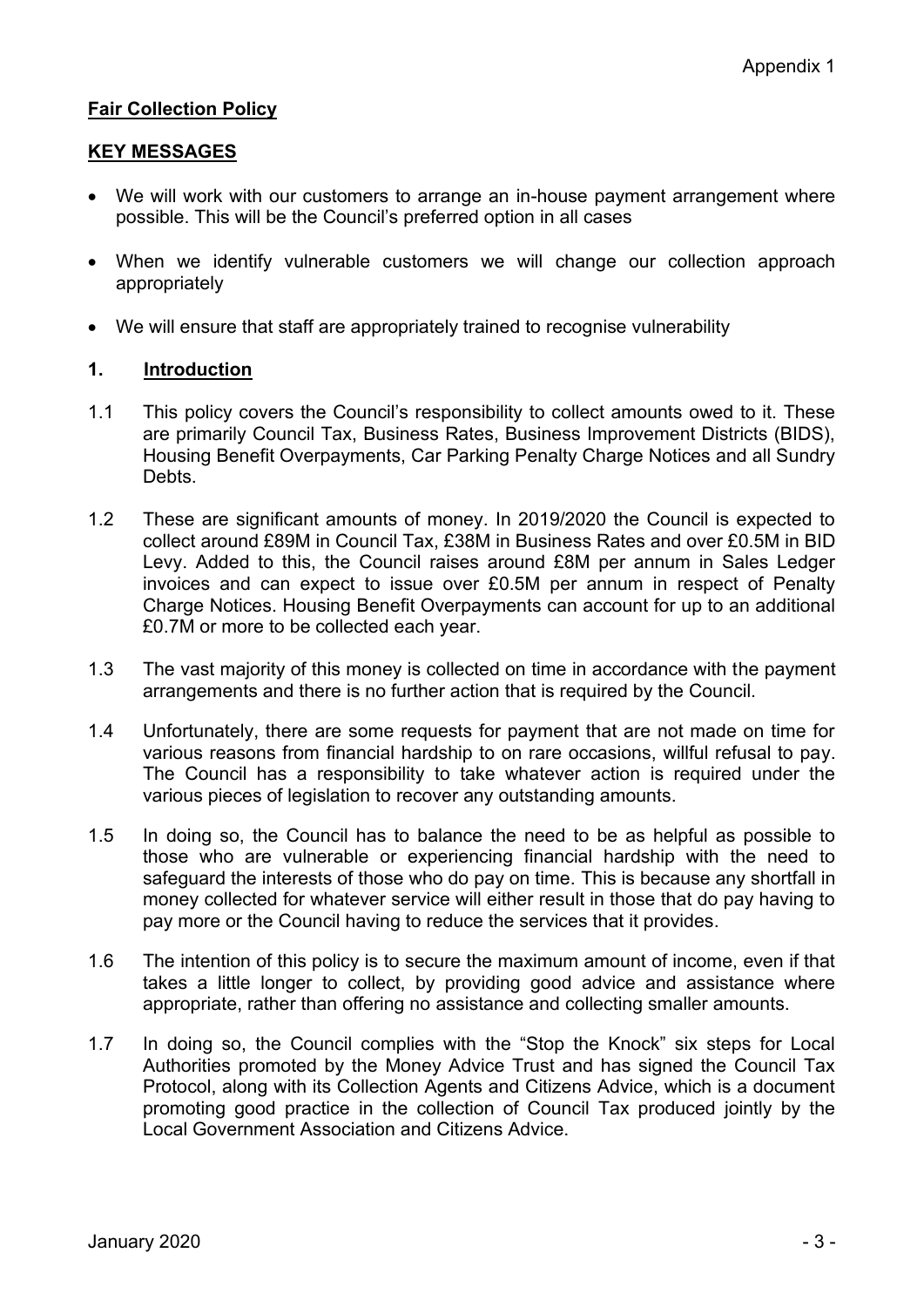# **2. Preliminaries**

2.1 Before the Council can take any enforcement action for non-payment, certain preliminary actions have to take place, depending on the legislation in question.

#### **Council Tax, Business Rates & BIDS**

- 2.2 Legislation requires the Council to issue a Bill with instalments. If any instalment is not paid, a Reminder Notice will be issued. If this is not paid, a Summons will follow notifying the customer of the date that the Council will apply to the Magistrates Court for a Liability Order. The process does get a little more complex where Reminder Notices are cleared and the customer misses one or more subsequent instalments, but the outcome is the same, with the application for the Liability Order.
- 2.3 To promote early contact with the Council in cases where customers are experiencing financial hardship, the Council will attempt to contact customers by text and/or email, where it holds this information in advance of the issue of any Reminder Notice or Summons to forewarn the customer that this is about to happen and advise that they should make contact to discuss the position.

# **Housing Benefit Overpayment**

2.4 This occurs where a customer is overpaid Housing Benefit and they could reasonably have known this to be the case. Where these may be fraudulent, the cases are referred to the Department for Works and Pensions, but it remains the Council's responsibility to collect the Overpayment. Where the customer remains in receipt of Housing Benefit, the Overpayment will be collected from on-going entitlement. Where Housing Benefit does not remain in payment, an Invoice, followed by a Reminder Notice and a Final Notice will be issued.

#### **Car Parking Penalty Charge Notices**

2.5 If the Penalty Charge Notice is not paid within 28 days, the Council will obtain the name of the registered keeper from the DVLA and issue a Notice to Owner. If the Penalty Charge Notice remains unpaid, the Council will make an application to the Traffic Enforcement Centre for a Warrant.

#### **Sundry Debts**

- 2.6 In the vast majority of cases, payment for Council services is required in advance before the service is delivered, meaning that very few Invoices are now raised. Where they are and they remain unpaid, the Council has the option of stopping the service, where this is ongoing, e.g. trade refuse collection, licences etc. In other cases, the invoice is followed by a Final Notice
- 2.7 At all stages of the process, customers are encouraged to contact the Council for assistance if they are having any difficulties in paying. The Council will always look to make an in-house payment arrangement wherever possible.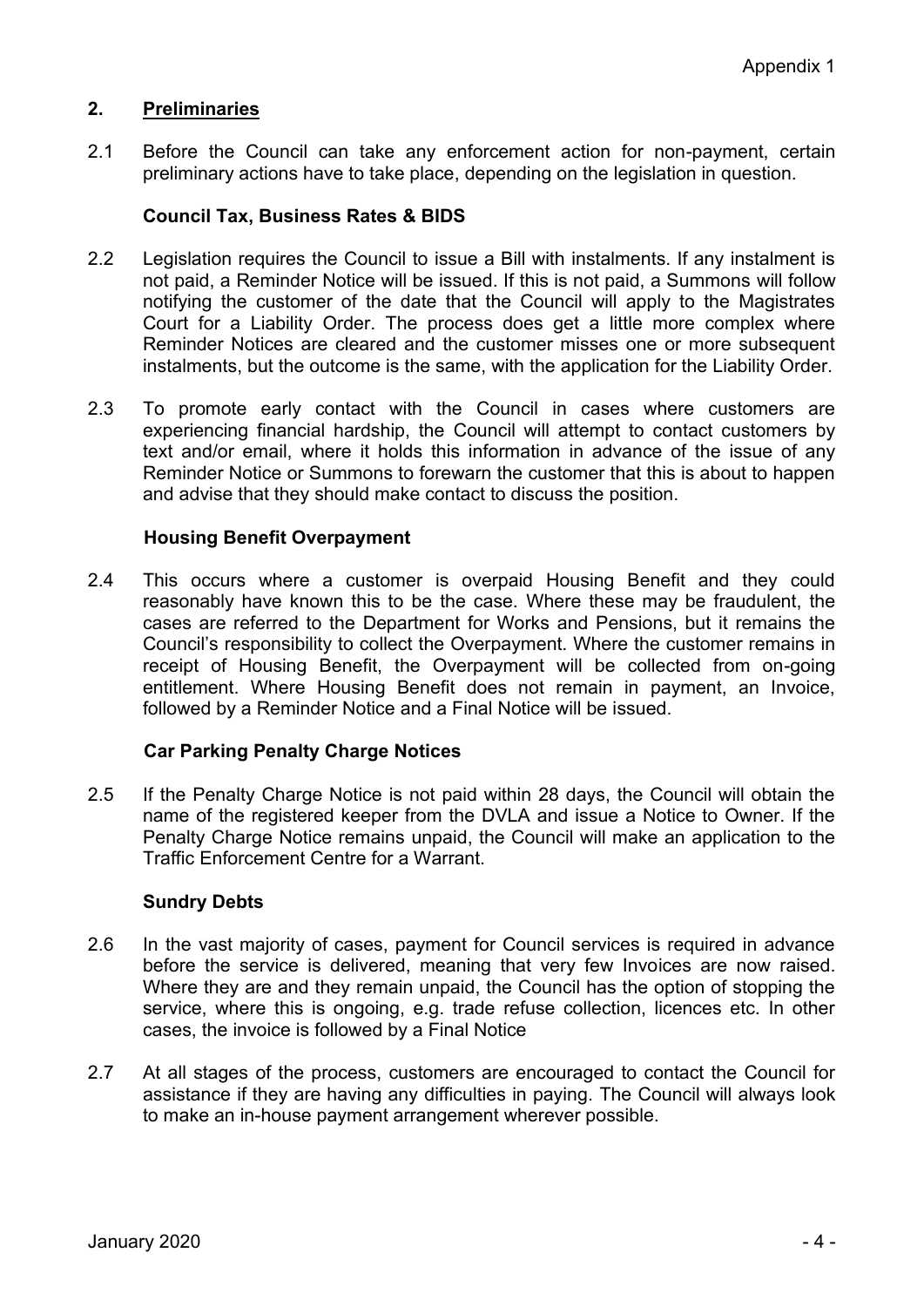# **3. Enforcement Options**

# **Council Tax, Business Rates & BIDS**

3.1 Once the Council has obtained a Liability Order, there are various options open to the Council for recovery of outstanding debts:

| <b>Option</b>                   | <b>Comments</b>                                                                                                                                                                                                                                                                                                                                                                                                                            |
|---------------------------------|--------------------------------------------------------------------------------------------------------------------------------------------------------------------------------------------------------------------------------------------------------------------------------------------------------------------------------------------------------------------------------------------------------------------------------------------|
| Attachment of Benefits (AOB)    | For Council Tax only. Used automatically<br>where the customer is in receipt of an<br>welfare benefit,<br>attachable<br>e.g. Universal<br>Credit                                                                                                                                                                                                                                                                                           |
| Attachment of Earnings (AOE)    | For Council Tax only. Used automatically<br>where the customer's employment details are<br>expected<br>Cases<br>known.<br>to<br>increase<br>significantly due to the implementation of a<br>data sharing agreement with HMRC. The rates<br>at which deductions are made are set out in<br>statute and can be found on the Council's web<br>site at:<br>https://www.north-herts.gov.uk/home/council-<br>tax/council-tax-attachment-earnings |
| Referral to an Collection Agent | All types. Used for Council Tax where AOB<br>and AOE not possible and all Business Rates<br>and BID cases. Collection Agent able to Take<br>Control of Goods but goods can only be<br>removed with the consent of the Council                                                                                                                                                                                                              |
| <b>Bankruptcy</b>               | Council Tax and Sole Traders only. Can be<br>used where the debt is greater than £5,000.                                                                                                                                                                                                                                                                                                                                                   |
| <b>Charging Orders</b>          | Council Tax only. Places a charge on property.<br>The Council could force the sale or wait until<br>the property is sold. Debt has to be greater<br>than £1,000                                                                                                                                                                                                                                                                            |
| <b>Winding Up Orders</b>        | <b>Business Rates only.</b>                                                                                                                                                                                                                                                                                                                                                                                                                |
| <b>Means Enquiry</b>            | Council Tax and Sole Traders only.<br>The<br>Council can apply to the Magistrates Court to<br>have the customer committed to prison for a<br>maximum of 90 days                                                                                                                                                                                                                                                                            |

# **Housing Benefit Overpayment**

3.2 There are fewer options available for the enforcement of Housing Benefit **Overpayments** 

| <b>Option</b>                   | <b>Comments</b>                                                             |
|---------------------------------|-----------------------------------------------------------------------------|
| Attachment of Ongoing Housing   | Used automatically where the customer                                       |
| <b>Benefit</b>                  | remains in receipt of Housing Benefit                                       |
| Referral to an Collection Agent | Collection Agents act on behalf of the Council.                             |
|                                 | Cannot Take Control of Goods at this stage                                  |
|                                 | Application for a County Court   If successful, the case is referred to the |
| Judgement                       | Council Court Enforcement Officers<br>for f                                 |
|                                 | collection                                                                  |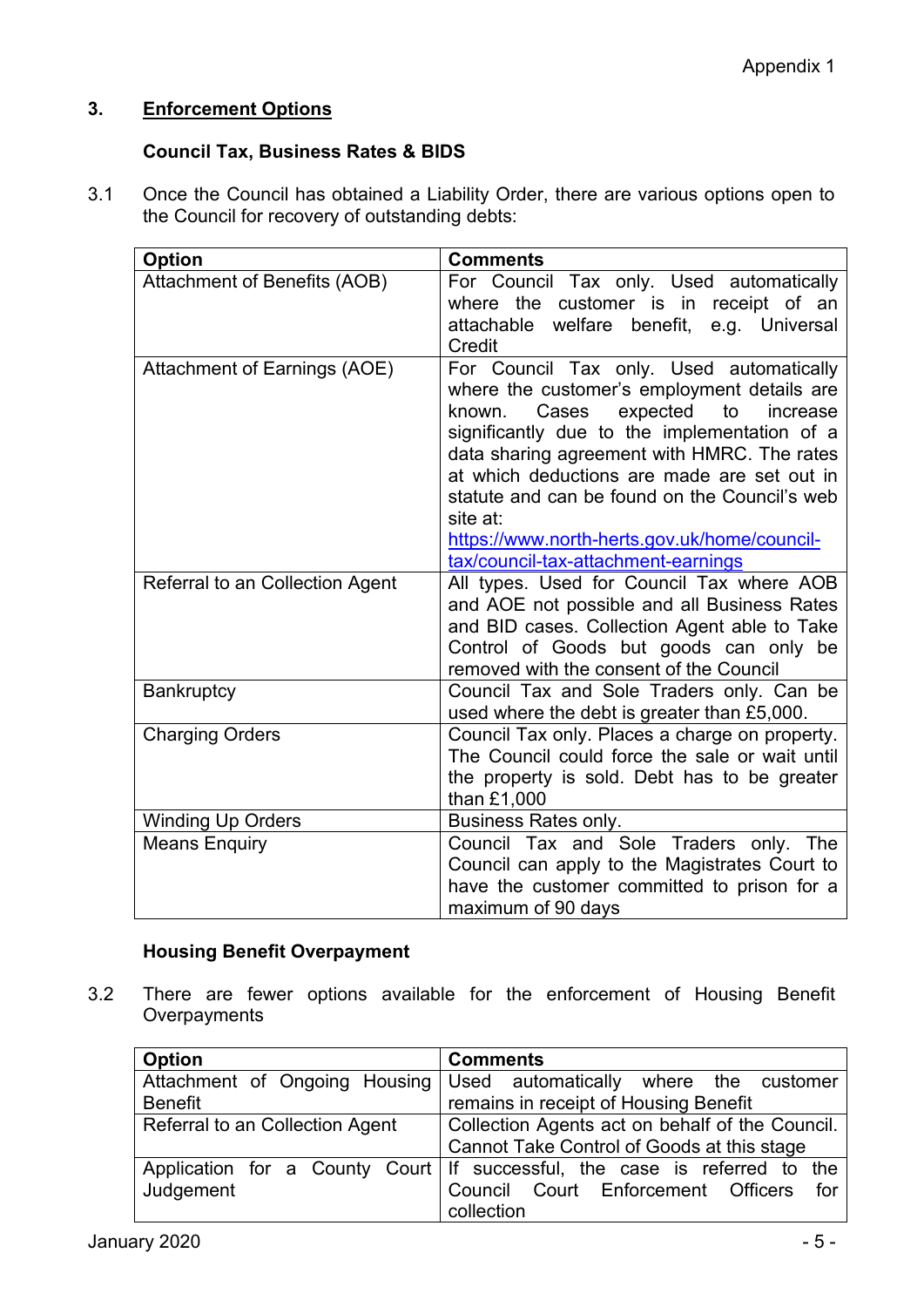# **Car Parking Penalty Charge Notices**

3.3 The process for the recovery of unpaid Penalty Charge Notices is very prescriptive. Once a Warrant has been obtained from the Traffic Enforcement Centre, if the charge remains unpaid, it is referred directly to the Collection Agent for recovery.

# **Sundry Debts**

3.4 There are few options available for the recovery of unpaid Sundry Debts, which was the main reason why the Council, some years ago changed its policy to require payment up front for discretionary services, wherever possible.

| <b>Option</b>                   | <b>Comments</b>                                                                                   |
|---------------------------------|---------------------------------------------------------------------------------------------------|
|                                 |                                                                                                   |
| Referral to an Collection Agent | Collection Agents act on behalf of the Council.<br>Cannot Take Control of Goods at this stage     |
|                                 | Application for a County Court If successful, the case is referred to the Judgement<br>collection |

3.5 At every stage in all the above recovery processes, customers are encouraged to contact the Council to make an in-house payment arrangement.

# **4 Application of Enforcement Options**

- 4.1 By far the largest type of debt that requires enforcement both in terms of numbers and value is Council Tax.
- 4.2 The Council's intention at every stage of the process is to encourage the customer to make contact if they are having any difficulty in paying. Prior to the issue of a Council Tax Reminder Notice and/or Summons, the Council will endeavor to warn all those likely to receive a Notice of this via text or email to encourage either payment or contact using an external communications provider.
- 4.3 The Council will encourage customers to make contact if they are having financial difficulties at all stages of the process and will work with customers to apply payment arrangements that suit their needs, i.e. weekly or monthly payments for variable lengths of time
- 4.4 Once a Liability Order has been obtained a Warning Notice is sent explaining that a Liability Order has been granted and the further consequences of not paying the outstanding amount.
- 4.5 If payment is not made within 14 days, each case is reviewed to see whether AOB, AOE or an extension to an existing in-house arrangement is appropriate, and if so these are applied.
- 4.6 All other cases are referred to a Collection Agent for collection.
- 4.7 All Collection Agents operating on behalf of the Council must hold a valid certificate issued by the County or High Court.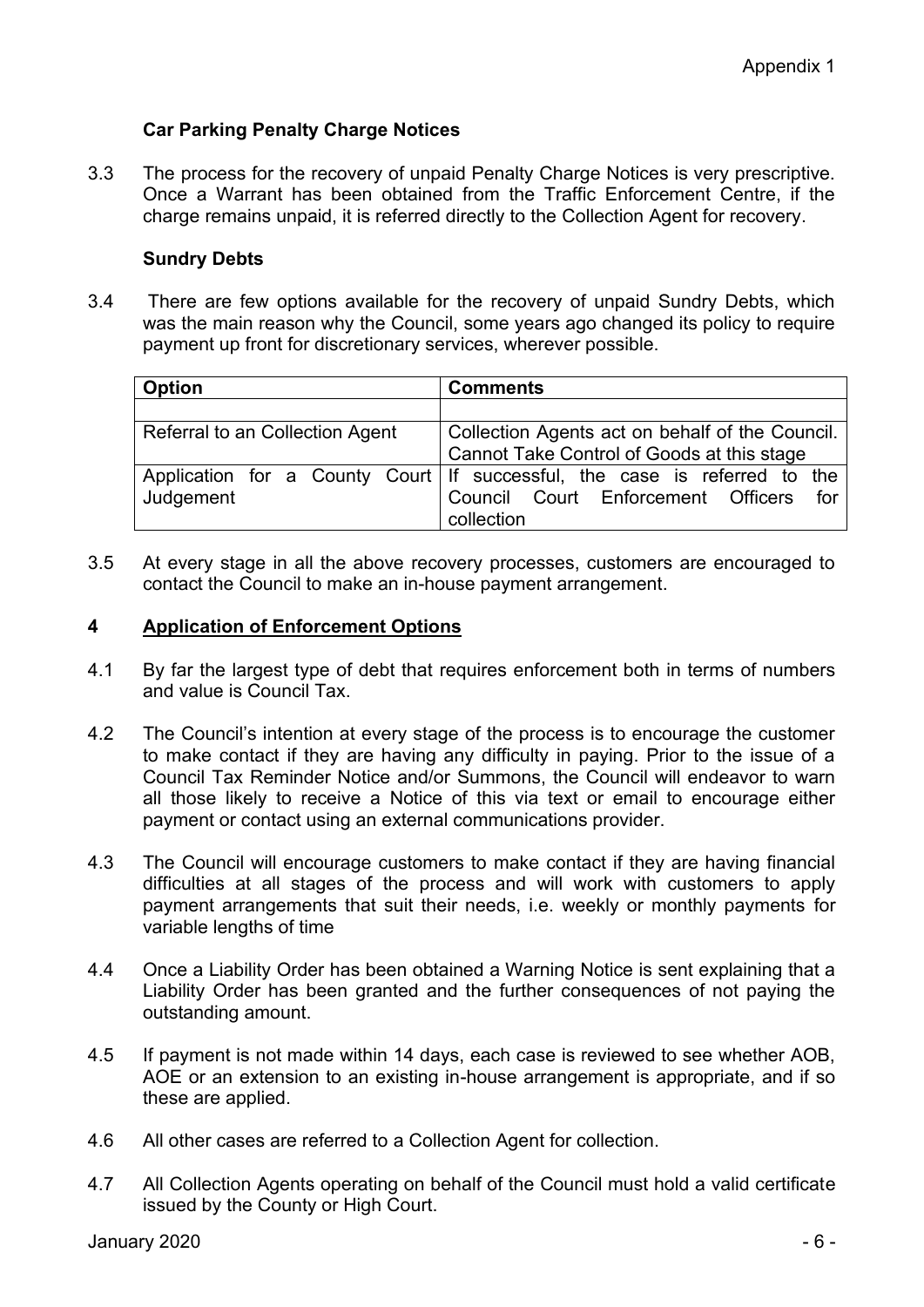- 4.8 If the Collection Agent is unable to collect the outstanding amount, other options such as Bankruptcy, Charging Order or in cases of willful refusal or culpable neglect, a Means Enquiry is considered.
- 4.9 If customers are finding it difficult to pay their debt, the Collection Agents will also signpost to then to seek advice from Citizens Advice, National Debtline or Stepchange. Accounts are then held for a period of time and no further action is taken to allow this to happen.
- 410 Recovery of Business Rates, BID Levy, Housing Benefit Overpayments, Penalty Charge Notices and Sundry Debts follow the processes in the tables above.

# **5 Practical Application & Vulnerability**

- 5.1 The Council is conscious that some customers experience severe financial hardship and could be vulnerable to attempts to collect money that they do not have.
- 5.2 In formulating a policy for the fair collection of debts, it is important not to be too prescriptive as each case has to be considered on its own merits. However, in line with the definition used by the Financial Conduct Authority the Council would consider a vulnerable customer to be:

"Someone who, due to their personal circumstances, is especially susceptible to detriment, particularly when a firm is not acting with appropriate levels of care"

- 5.3 Possible examples of this could be but are not limited to:
	- Single parents with young children
	- Pregnancy
	- Recently bereaved
	- Disability
	- Registered with a mental illness
	- Dependency on drugs, alcohol or other addictive substances
	- Customers experiencing severe financial hardship
	- Terminal illness
	- Appearing frail, confused or ill
	- Those that do not have English as their first language
- 5.4 It does not follow that everyone falling into one of the above categories is vulnerable because for example, it cannot be assumed that all single parents with young children are in financial difficulty and unable to pay their Council Tax or other debts to the Council.
- 5.5 Each case is therefore considered on its own merits and the Council may require evidence to support the customer's situation.
- 5.6 When assessing a customer's ability to pay, the Council will use the Standard Financial Statement, which is a financial assessment tool developed by the Money Advice Trust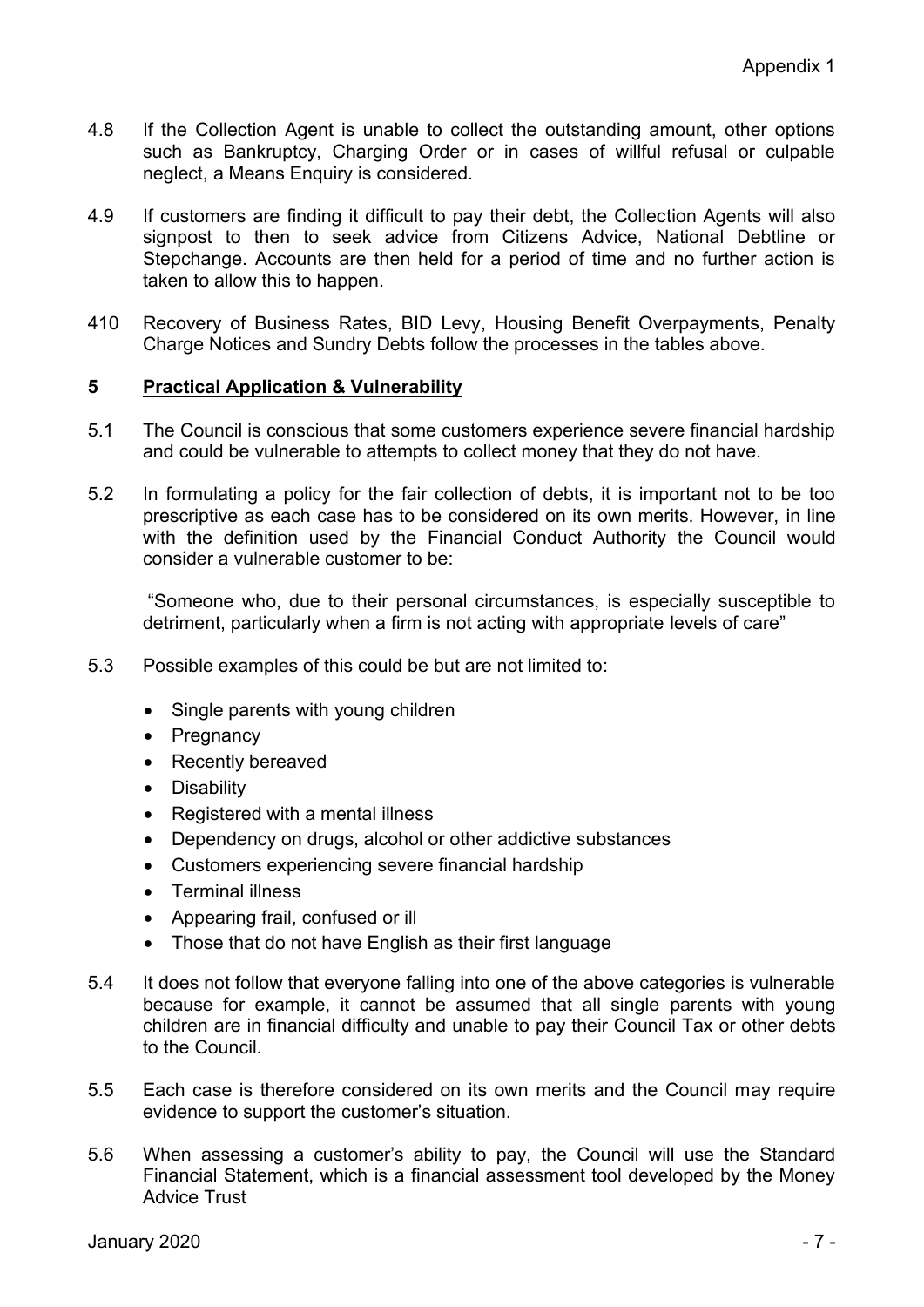- 5.7 The Council works very closely with both its Collection Agents and Citizens Advice. Where there is a possibility that a customer may be considered as vulnerable, the Collection Agents will refer the case to the Council and waive all enforcement fees, other than the compliance fee, which they are able to retain under the Taking Control of Goods Regulations 2013. In cases of severe vulnerability, where there is clearly no ability to pay and the case is returned to the Council, the Collection Agents will waive all fees.
- 5.8 Collection Agents will also refer customers in multiple debt to Citizens Advice or other debt advice agencies for specialist debt advice and both the Collection Agents and the Council will agree to accept any payment arrangement considered reasonable by the agencies.
- 5.9 The Collection Agents play a critical role in identifying vulnerable cases "on the ground" and referring these for specialist help. This role supercedes any requirement to collect any debt, where a customer may be considered as vulnerable.
- 5.10 The use of Collection Agents provides an important lever in collecting outstanding amounts from those who have the ability to pay and choose not to.
- 5.11 The Council, its Collection Agents and Citizens Advice also work closely in terms of delivering training, with the Collection Agents providing legislative updates and other training to both the Council and Citizens Advice.
- 5.12 The Collection Agents have also attended and completed the Council's Safeguarding and Modern Day Slavery Training and will continue to receive refresher training in line with the Council's training policy.
- 5.13 If it has not been possible for the Council or its Collection Agent to secure a payment arrangement, and there is no evidence that the customer should be considered as vulnerable or does not have the ability to pay, other options will be considered to collect the outstanding amount. These are:

# **Bankruptcy & Charging Orders**

These options will be considered where the customer owns a home or other substantial asset. The intention is to secure the Council's debt against the asset or by making the customer bankrupt. Specialist Solicitors are used to report on the customer's assets and make a recommendation on whether either of these are viable options. If there is no equity in the asset neither option is viable as there will be no assets to cover the debt.

Even at this stage, the Council will accept a payment arrangement to avoid following this course of action and in practice, these remedies are rarely carried through to a conclusion.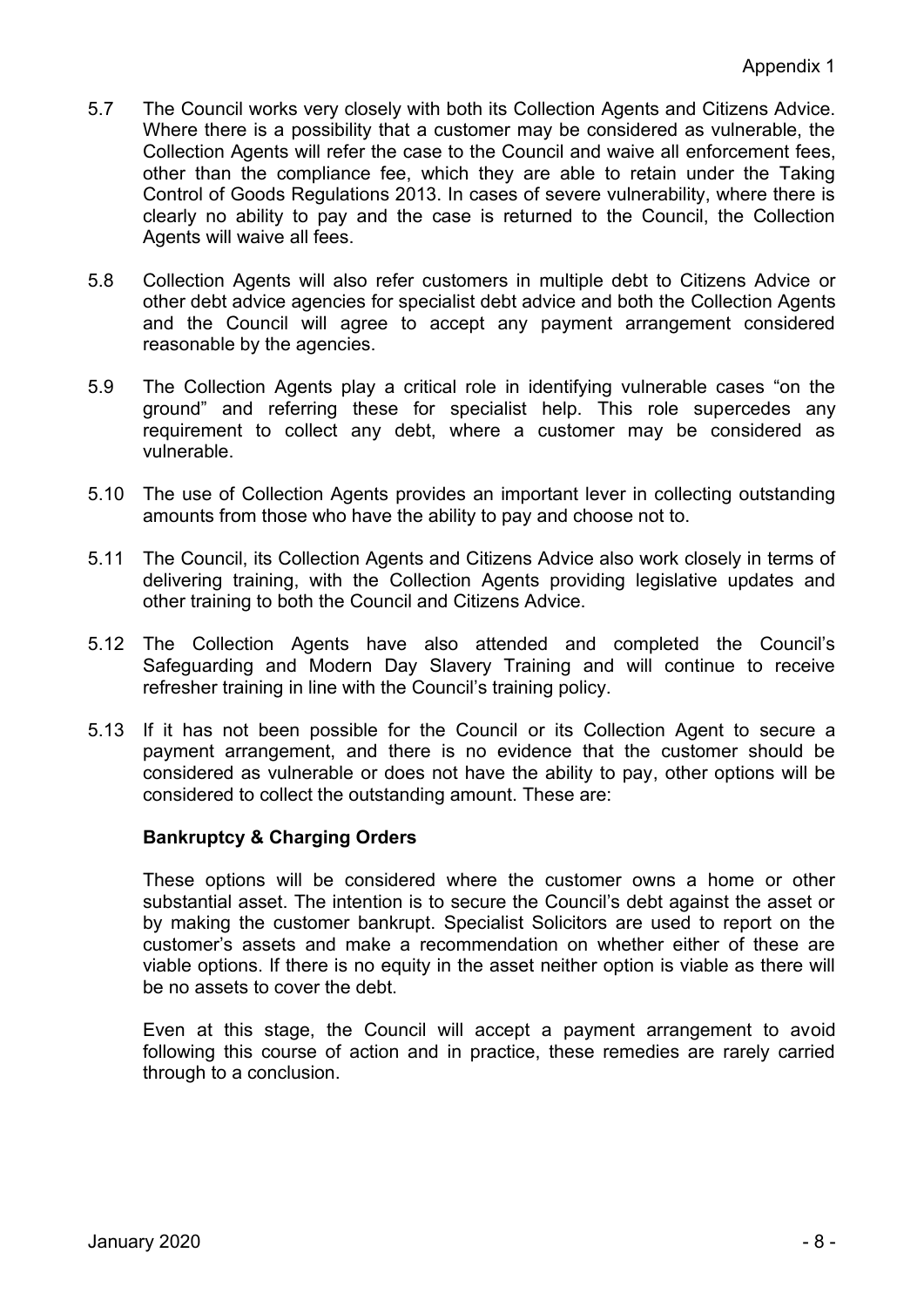# **Winding Up Orders**

These apply only to Business Rates collection and the same considerations are made as with Bankruptcy and Charging Orders.

# **Means Enquiry**

This applies to Council Tax and sole traders.

If the Council has exhausted all other recovery options and the customer has not demonstrated that they do not have the means to pay, the Council will consider applying to the Magistrates Court for a Means Enquiry.

In advance of the Hearing, the Council will require the customer to complete a Standard Financial Statement for consideration by the Magistrates.

The Magistrates will conduct an enquiry into the means of the customer to establish whether they have the ability to pay. Options available to the Magistrates are:

- Instruct the Council to remit the debt if they feel that the customer does not have the means to pay
- Set a payment order requiring the customer to adhere to a payment arrangement. This is usually accompanied by a suspended prison sentence subject to maintaining the arrangement
- In extreme cases, the Magistrates can order immediate imprisonment for up to 90 days
- 5.13 At all stages throughout the recover process, the Council will accept a reasonable payment arrangement and suspend any further recovery action dependent on that arrangement being maintained.

# **6 Discretionary Council Tax Payments**

- 6.1 The Council has the discretion to assist customers in exceptional hardship with their Council Tax Payments. These will generally be one-off payments to assist in specific circumstances and are not intended to address on-going liability. Such circumstances could include, but are not restricted to:
	- Where Collection Agents, Citizens Advice or Council Officers identify a customer in extreme hardship and a one-off payment will assist with long standing arrears
	- Where customers are required to move at short notice for reasons beyond their control and have a liability on two properties
	- Where a Discretionary Housing Payment has been awarded
- 6.2 In determining an award of a Discretionary Council Tax Payment, the Council will consider the following:
	- The amount of outstanding Council Tax liability and the length of time that the debt has accrued.
	- Reasonable steps have been taken by the Council Tax Payer to reduce their outgoings in order to meet their liability.
	- The general circumstances surrounding the application.